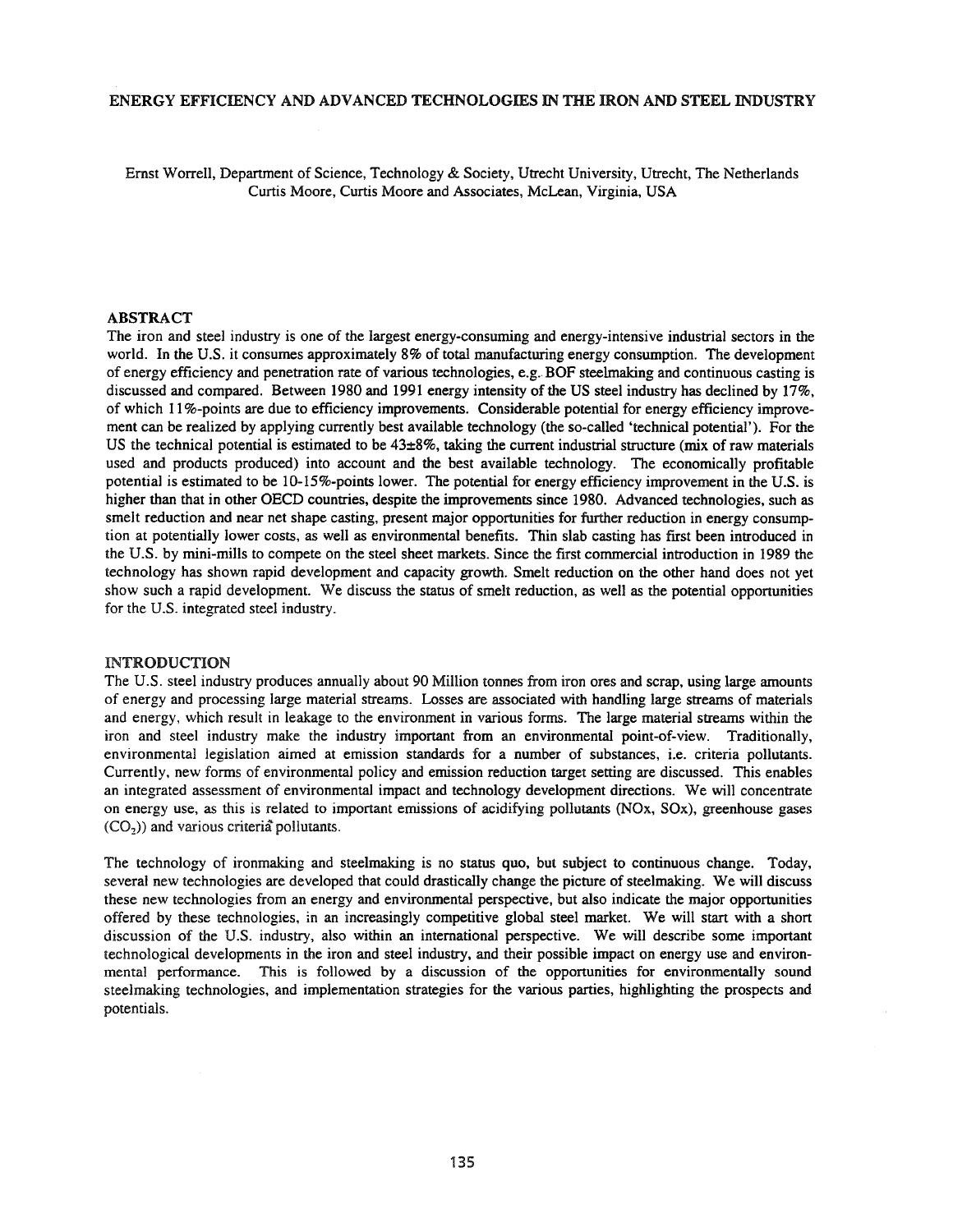#### THE U.S. IRON AND STEEL INDUSTRY

We will discuss the (structural) development of the U.S. iron and steel industry since the early 1980's, limiting the discussion to the main trends and important indicators. We will compare it to developments in other GECD countries. The production of steel in the U.S. shows large variations in volumes of steel produced, from a low of 68 Mtonnes in 1982 to a high of 91 Mtonnes in 1994.<sup>1</sup> These variations are larger than in other OECD countries. In the early 1980's the low production volumes are mainly due to the economic crisis in the industrialized countries, leading to a reduced demand for steel.

Figure 1. The changing structure of the iron and steel industry in the United States between 1980 and 1994. The *production shares of steelmaking processes (OHF, BOF and EAF) are depicted, as well as the continuous casting ratio and the relative coke input in the blastfumaces (relative to the 1980 input).*



Compared to the iron and steel industries in other GECD countries the U.S. steel industry has a relative high share of electric arc furnaces (EAF), as separate furnaces in mini-mills or as part of integrated mills. Figure 1 shows that the share of EAF in steel manufacture has slightly increased in the past 10 years. In recent years this share has even increased more rapidly through the construction of several 'green field' mini-mills and the closure of a few integrated mills (e.g. Bethlehem, PA in 1995). The introduction ofthin slab casting by Nucor in 1989 in the U.S. has made the important sheet steel market accessible for mini-mills. The production costs of hot rolled sheet from a mini-mill with a thin slab caster are estimated at 250 *US\$/tonne* by the analysts Paine Webber (NY). For comparison, an estimate of the production costs of an integrated steel plant in the "lower lake" area is estimated at 330 *US\$/tonne* (1992). Since the first machine in 1989 now a total thin slab casting capacity of 8.5 Mtonnes has been constructed or ordered in the U.S. This development has lead to increased imports of direct reduced iron (DR!) from Latin-American countries, e.g. Venezuela, and to the construction of a new process, i.e. the iron carbide process by Nucor, in Trinidad. These processes make use of cheap natural gas reserves in these countries. In the U.S. there is one domestic DR! steel producer (Georgetown Steel), one new plant under construction in Mobile, AL (based on a "mothballed" plant shipped from Scotland) and other plants planned (Louisiana, Texas).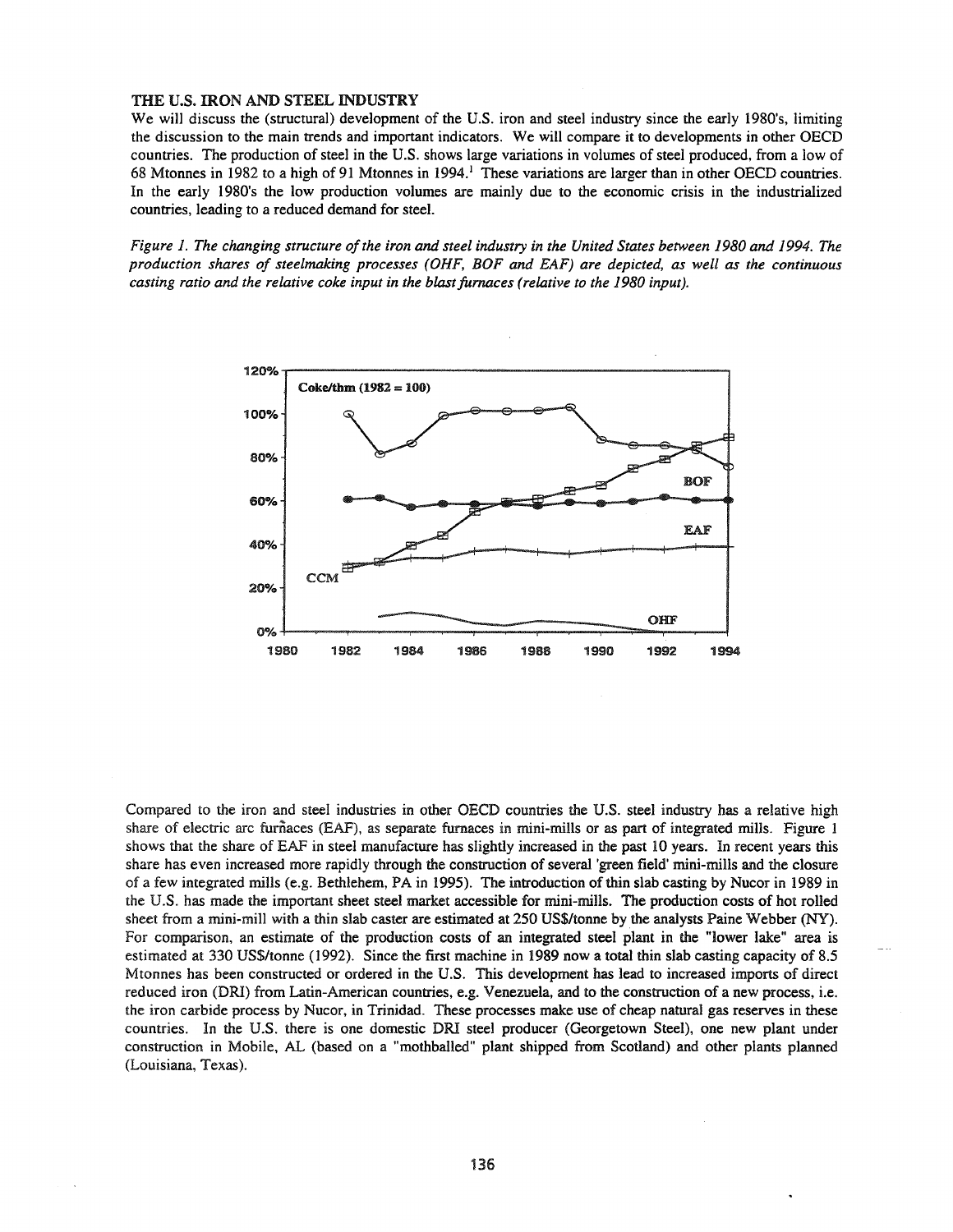The overall energy intensity can be defined by the specific energy consumption (SEC). The SEC is defined as the amount of energy (in enthalpy) needed to produce a tonne of a certain steel product, expressed as tonne crude steel (tcs). The SEC is influenced by three main factors: type of products made, type of production process (which is partly related to the type of resources or feedstock used in the process, e.g. primary or secondary resources) and the efficiency of the current production processes. The type of primary energy carrier used can also affect the energy efficiency (for instance in boilers). We will not consider the variety of fuels available since most iron and steel industries are assumed to have (market) access to most types of energy carriers in the U.S., and coal (and coke) is the most important fuel in this sector.

It is necessary to assess the major input and output factors that influence the composite SEC of the sector. The most important input-factor influencing energy consumption in the iron and steel industry is the feedstock: iron ore and scrap for primary steel or scrap only for secondary steel. Direct reduction is not taken into account because it makes only a very small contribution to the iron production in the U.S.<sup>1</sup> The production of primary steel consumes more energy, but produces a higher steel quality. In the BOF-process the amount of scrap used varies by plant and over time. The main output-factor is the product type. We have aggregated the various products to three categories, e.g. ingots and slabs, hot rolled steel (including plates, strip, wire (rod) and long steel products) and cold rolled products (cold rolled sheet and strip), representing the most important product categories, from the perspective of energy consumption. Production is defined as the total output of usable ingots, continuously cast semi-finished products and liquid steel for castings.<sup>2</sup> Finishing (e.g. galvanizing, annealing) has not been accounted for in the analysis. This introduces an uncertainty (of approximately 1%) in the calculations, dependent on the share of finished product and the SEC of annealing or galvanizing.<sup>3</sup>



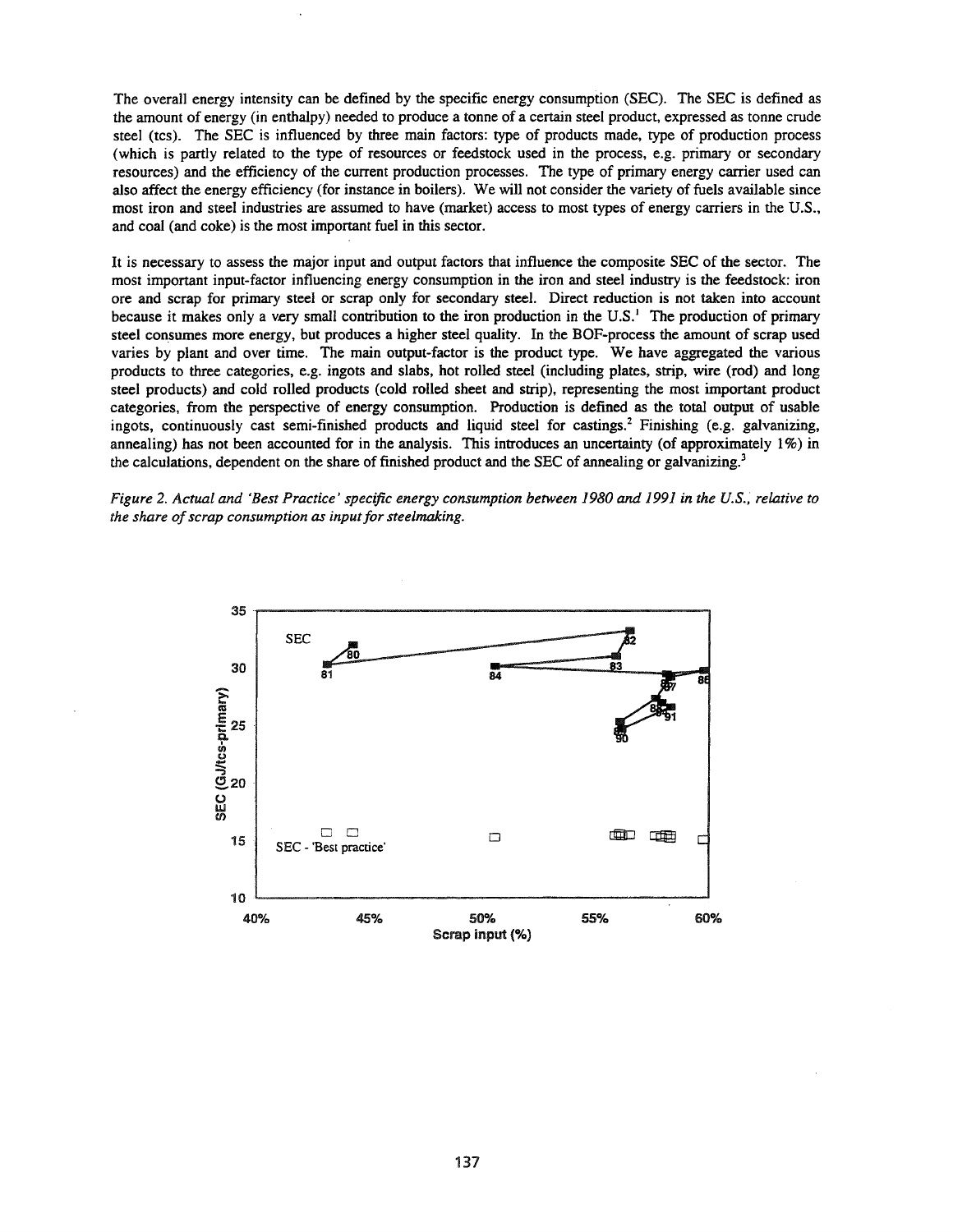In the U.S., both structural change and efficiency improvement have contributed considerably to the decreasing SEC between 1980 and 1991.<sup>3</sup> The most important change in product mix is the growing share of EAF steelmaking from 27% to 38% of total steel production. Crude steel production in the U.S. decreased dramatically in the beginning '80s, and remained constantly at around 80 Mtonnes, with an upswing between 1988 and 1990 to around 90 Mtonnes. Efficiency improvement can be explained mainly by the increasing continuous casting ratio (from 20% in 1980 to 75% in 1991), and the closing of inefficient OHF steelmaking (the production share decreased from 12% to 2% in the period 1980-1991). The use of scrap in the BOF has decreased slightly from 27 to 25%.<sup>4</sup> In the same period Germany demonstrated a higher reduction of the SEC, while other OECD countries, e.g. France and Japan have reduced the SEC only moderately. However, these major steel producers were in 1991 generally more efficient than the U.S., $3$  despite a less scrap use in the BOF.<sup>4</sup>

A specific.analysis of the efficiency of the blast furnaces showed that these are generally less efficient in the U.S. compared to other OECD countries. The net fuel use (coke, injected fuels, steam) in the U.S. was estimated at 15.3 GJ/tonne hot metal in 1994.<sup>5</sup> The 1994 net fuel consumption in other OECD countries was 13.1 GJ/thm in France, 12.7 GJ/thm in Germany, 12.3 GJ/thm in Japan, 13.3 GJ/thm in The Netherlands and 15.0 GJ/thm in the UK.<sup>6</sup> The relative high energy consumption seems to be due to the relative small scale and old age of U.S. blast furnaces, a high coke consumption, low fuel injection rates, and no power recovery (due to low pressure differences). Also, the low U.S. energy prices influence the energy consumption of the U.S. industry. Recently, fuel injection is increasing and some blast furnaces have been taken out of production. Replacing coke by injected fuels saves energy in the production of coke. Coke production is one of the most polluting processes in the production of primary steel. Emissions of coke production can sometimes exceed air emission standards, and more strict emission standards may lead to closing of the coke ovens and to increased imports of coke.

Figure 1 shows that steel production with the open hearth furnace has been reduced to zero by 1992. In Western-Europe and Japan OHF-capacity has closed since the late 70's.<sup>1</sup> That the OHF process has played a role in the U.S. steel industry, so long after European and Japanese industries phased OHF out, is an indicator of the innovative environment of integrated steel mills in the U.S. The slower penetration of continuous casting compared to other OECD countries is another example. Ingot casting leads to higher material losses and to a higher energy consumption to reheat the steel. Continuous casting share in the U.S. was equal to 89% of the production in 1994, which is lower than other OECD countries. In the EU-12 the average was 93% in 1994, and in Japan it was equal to  $96\%$ .<sup>1</sup> The decommissioning of ingot casting was relatively slow compared to most OECD countries, where over 90% continuous casting was reached as early as 1985 (Japan), 1986 (France) or 1989 (Germany). $<sup>1</sup>$ </sup>

Boyd et al.<sup>7</sup> studied the energy intensity of mini-mills (using EAF) in the U.S. over time. Electricity use declined over time, approximately with 7 kWh/tonne annually, although the decline was influenced by capacity utilization. The study showed that new equipment is more efficient, and that some savings are the product of energy saving measures. They showed that the average electricity consumption for mini-mills was 718 kWh/tonne in 1988.<sup>8</sup> Because this includes electricity use for other purposes, the average electricity consumption in the EAF is estimated at 530 kWh/tonne. Please note that since 1988 new EAF-capacity has come on-line, so that the current average will be more efficient.

### CONVENTIONAL ENERGY EFFICIENCY IMPROVEMENT AND ENVIRONMENTAL MEASURES

A large number of measures are available for improving the performance of existing steel plants. For each unit operation various measures are available. Due to space constraints we will refer to literature for a description of the measures.<sup>9. 10, 11, 12</sup> Based on Figure 2 it is possible to estimate the potential for energy efficiency improvement using 'best practice' technology. The 'best practice' technology is based on existing plants operating in 1988.<sup>3</sup> The 'best practice' integrated steel plant, casting and rolling is based on a plant in The Netherlands<sup>11</sup> and for the EAF on a plant located in Germany.<sup>10</sup> Table 1 presents the estimated energy efficiency improvement potentials for the U.S. and selected OECD countries.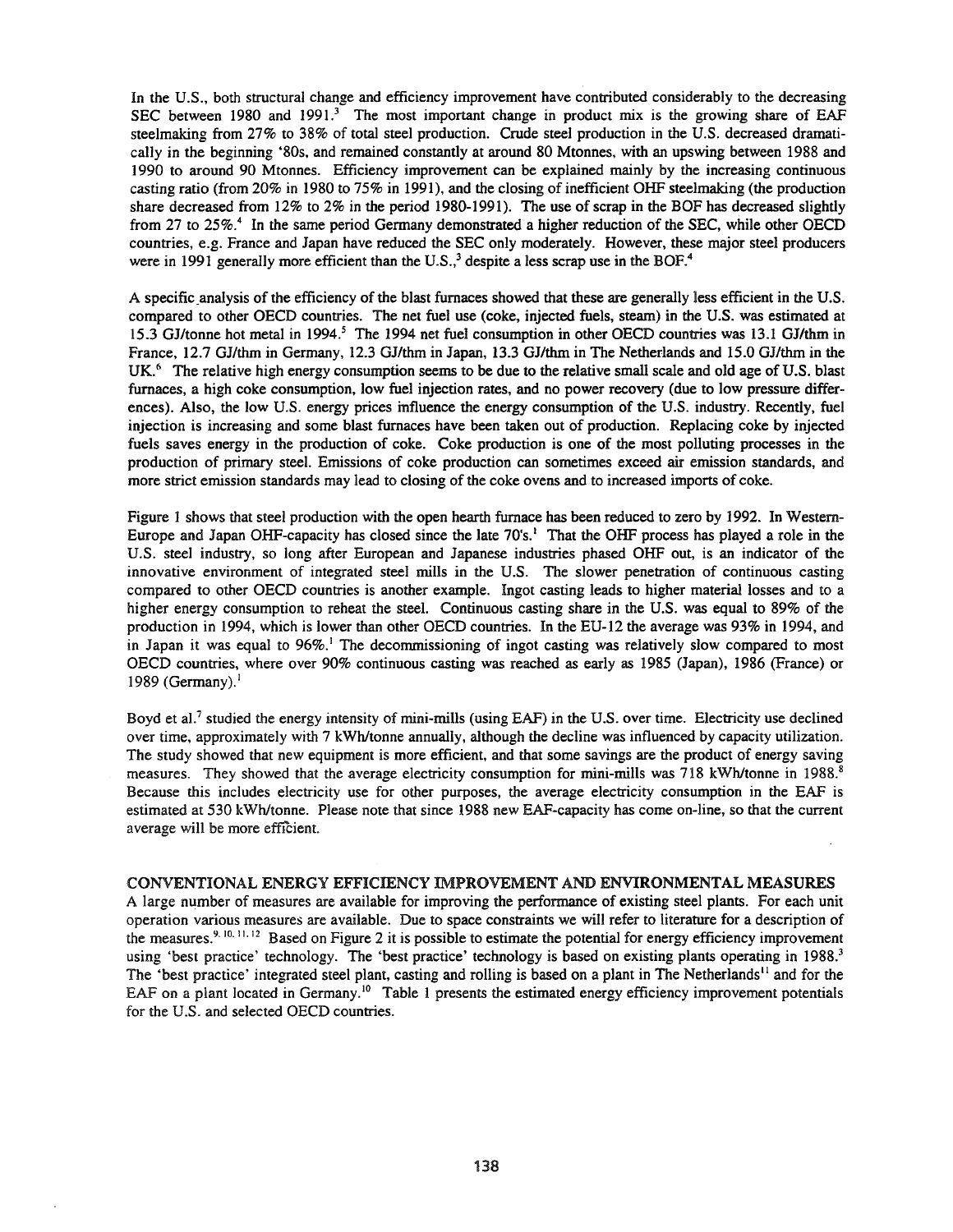*Table I. Technical potential for energy efficiency improvement (in* %) *using 'best practice' technology in the steel industry for several countries. expressed as primary energy. The uncenainty range given in the table* is estimated on the basis of the uncertainties in the data. Between brackets the reference year of the analysis is *given. The estimated potential energy savings exclude coke production. Electricity production efficiency is assumed to be 40%.*

| Country | Share World Steel<br>production 1994<br>(%) | Savings<br>Primary energy<br>(%) |
|---------|---------------------------------------------|----------------------------------|
| France  | 2.5%                                        | $33\pm7\%$ (1991)                |
| Germany | 5.6%                                        | $9\pm2\%$ (1991)                 |
| Japan   | 13.5%                                       | $24\pm5\%$ (1991)                |
| U.S.    | 12.5%                                       | $43\pm8\%$ (1994)                |

Comparison to 'best practice' is an indication of the potential that can be reached under economic constraints. However, the economic potential for efficiency improvement can be lower (generally 10-15%-points) due to high (capital) costs of some retrofit measures. <sup>12</sup> In practice, some expensive energy efficiency measures are implemented for other reasons than energy efficiency improvement, e.g. dry coke quenching to reduce dust emissions in Germany and Japan. Also a large number of technologies can be implemented to reduce other environmentally hazardous emissions, although most are end-of-pipe measures, reducing the emissions after the formation. Retrofit of existing facilities might remain expensive, stressing the need for synergetic approaches. A more efficient way to reduce emissions is to internalize the environmental performance by reducing or blocking the formation of the pollutants, reducing costs as well as improving performance. In the next section we will describe some important developments, e.g. smelt reduction and near net shape casting. Especially smelt reduction is an important development as it will integrate several unit-operations in one plant, reducing capital costs, while leap frogging the environmental problems associated with cokemaking.

## ADVANCED TECHNOLOGIES AND ENERGY EFFICIENCY IMPROVEMENT

High costs of end-of-pipe environmental control equipment might strongly influence the economics and implementation of retrofit measures. We assess the potentials of advanced technologies that show various inherent advantages, including lower capital costs, more efficient use of energy and environmental emissions, compared to state-of-the-art processes. The new technologies can 'leap-frog' the problems associated with current production technologies in steelmaking. The new technologies have to be viewed in the perspective of ongoing developments in the sector. Integrated and EAF steelmaking will converge more and more, as developments in convertor steelmaking aim at increased quality control and use of scrap. Currently, scrap input in the BOF plant is limited by the sensible heat from-the hot pig iron and the heat released from the oxidation of the carbon in the pig iron. Fuel injection can reduce the pig iron input further, typically from over 75% to 50% in primary steel.<sup>13</sup> EAF steelmaking sees increasing use of iron products (DR!, iron carbide), fuel and oxygen injection rates. New technologies include the use of plasma-furnaces, oxy-fuel burners (reducing the electricity demand), new furnace designs like K-ES and DC-arc furnaces.<sup>14</sup> Best-practice electricity consumption of EAF furnaces is estimated at 350 kWh/tonne (both for K-ES and DC-arc), while using some natural gas, injected coal and oxygen. <sup>14</sup> New EAF technologies will also enhance productivity (decreased tap-to-tap times), reduce electrode consumption<sup>10</sup> and improve product quality.<sup>14</sup> These developments will maintain the pressure on integrated steelmakers for market shares, and hence drive innovation. We will start to discuss the use of thin slab casting in the U.S., which has taken off rapidly after the first introduction. This is followed by discussing the opportunities for smelt reduction emphasizing the implications for energy intensity and the U.S. steel industry.

### Near Net Shape Casting

Near net shape casting implies the direct casting of the metal into (or near to) the final shape, e.g. strips or sections, replacing hot rolling. In conventional steelmaking, steel is first cast and stored. The cast steel is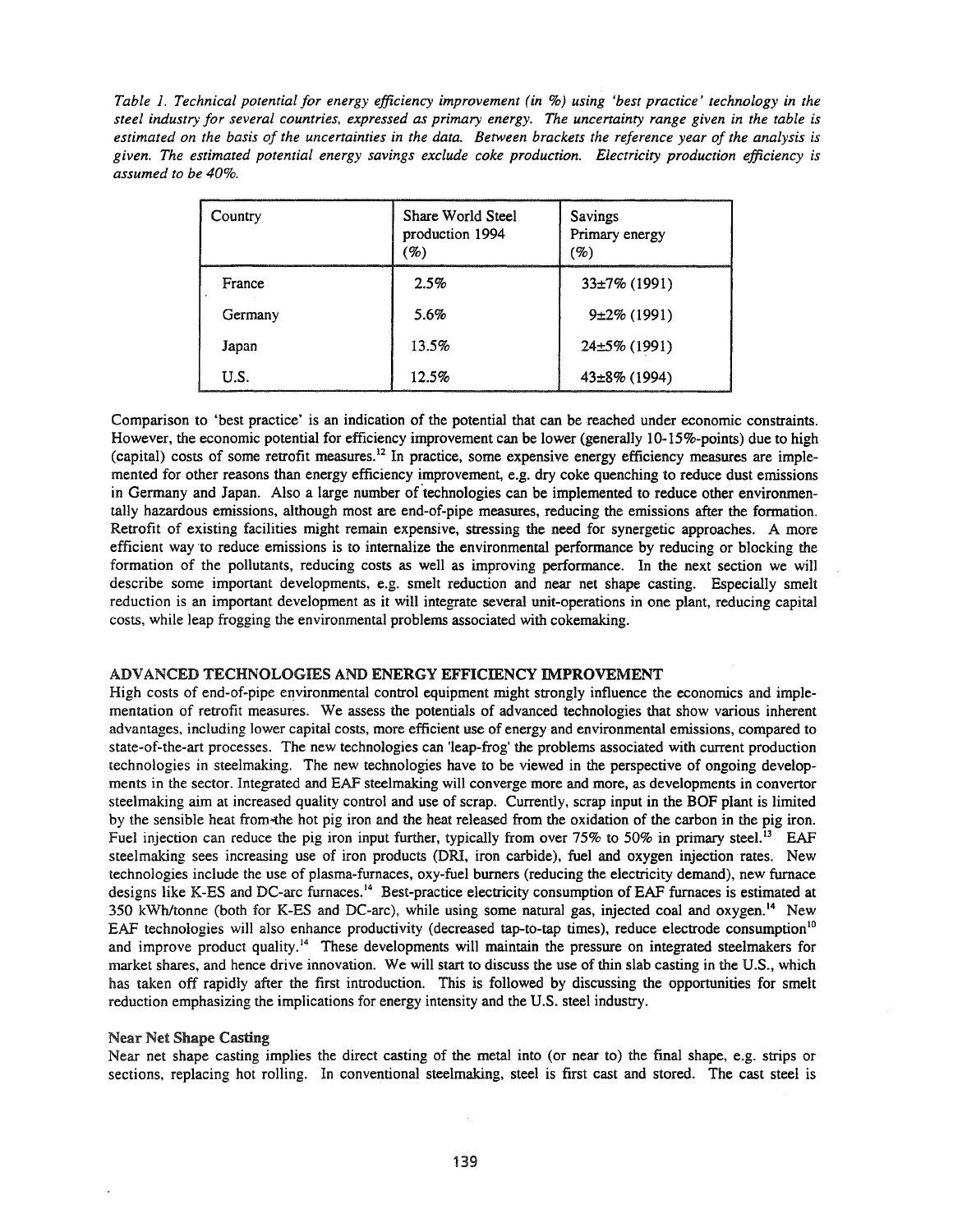reheated and treated in the rolling miIIs to be reshaped. Near net shape casting integrates casting and the first rolling steps. The technology was originally proposed back in the previous century by Bessemer. The current status of this technology is so-called thin slab casting. Instead of slabs of 120-300 mm thickness produced in a continuous casting machine (CCM), slabs of 30-60 mm thickness are cast. The cast thin slabs are reheated in a coupled furnace, and directly rolled in a simplified hot strip mill. Technology is currently supplied by German constructors, SMS (Compact Strip Plant, CSP) and Mannesmann-Demag (In-line Strip Plant, ISP) and by Voest-Alpine from Austria. Ten plants are in operation worldwide with a total capacity of over 7 Mtonnes, of which most in the U.S.

Energy savings using thin slab casting are estimated by comparing the energy required for the slabbing furnace and the driving energy of the hot strip miII, to energy required for thin slab casting. In the CSP plants. energy used for casting and rolling is reduced to 0.6 GJ/tonne rolled steel (primary energy). equivalent to savings of 75% relative to current best practice using conventional technology. The capital costs of strip casting plants are much lower than that of a conventional CCM and hot rolling mill. Estimates for the reduction of capital cost differ from over  $30\%$ <sup>15</sup> to  $60\%$ <sup>16</sup> depending on the capacity of the rolling mill. This reduced capital requirement made it possible for smaIIer (e.g. mini-mills) to enter the sheet steel markets. The application of CSP technology by Nucor in the U.S. led to a successful entry and expansion of Nucor in this market, now producing nearly 10% of the U.S. production. The reduction of <u>operating costs</u> is estimated to be 20-25%.<sup>15.16</sup> Thin slab casting is now finding it's way into the integrated mills (i.e. Acme Steel in the U.S., Hanbo Steel in Korea), reducing the production costs of hot strip by 77 US\$/tonne.<sup>17</sup> In Europe several integrated producers have announced plans to build large thin slab casting facilities. The example of thin slab casting shows that innovative technology can penetrate rapidly in the U.S. steel industry, after the economic advantages were successfully demonstrated by an innovative producer.

| Location                               | Capacity<br>(tonnes/year) | <b>Slab Thickness</b><br>(mm) | Start-up |
|----------------------------------------|---------------------------|-------------------------------|----------|
| Nucor Steel (CSP), Crawfordsville, USA | 900.000                   | 40-50                         | 1989     |
| Nucor Steel (CSP), Hickman, USA        | 1,000,000                 | 50                            | 1992     |
| AST (CSP), Terni, Italy                | n.a.                      | 50                            | 1992     |
| Arvedi (ISP), Cremona, Italy           | 500,000                   | $30 - 60$                     | 1992     |
| Nucor Steel (CSP), Crawfordsville, USA | 900.000                   | 40-50                         | 1994     |
| Nucor Steel (CSP), Hickman, USA        | 1,000,000                 | 50                            | 1994     |
| HYLSA (CSP), Monterrey, Mexico         | 900,000                   | 50                            | 1994     |
| Hanbo Steel (CSP), Asan Bay, Korea     | 1,000,000                 | 50                            | 1995     |

*Table* 2. *Commercial thin slab casting machines in the world (summer* 1995). *Thin slab casters are delivered by Schloemann-Siemag Aktiengesellschaft (SMS, Compact Strip Plant; CSP) or by Mannessmann-Demag (In-line Strip Plant; ISP*)./5. /6

#### Smelt Reduction

Smelt reduction processes, currently under development. combine coal gasification with the direct reduction of iron oxides. In this way, production of coke is abolished and the demand of ore preparation reduced, integrating three processes in one. Coke making and ore preparation are responsible for the largest part of emissions in the primary steelmaking route. Various pilot-plants exist worldwide, and the first commercial applications are operating. Table 3 gives an overview of the currently developed technologies and stage of development.

The average age and relative small scale (compared to modern large volume units) of blast furnaces in the U.S. makes the adoption of smelt reduction attractive, even if only coke plants or ore preparation facilities need to be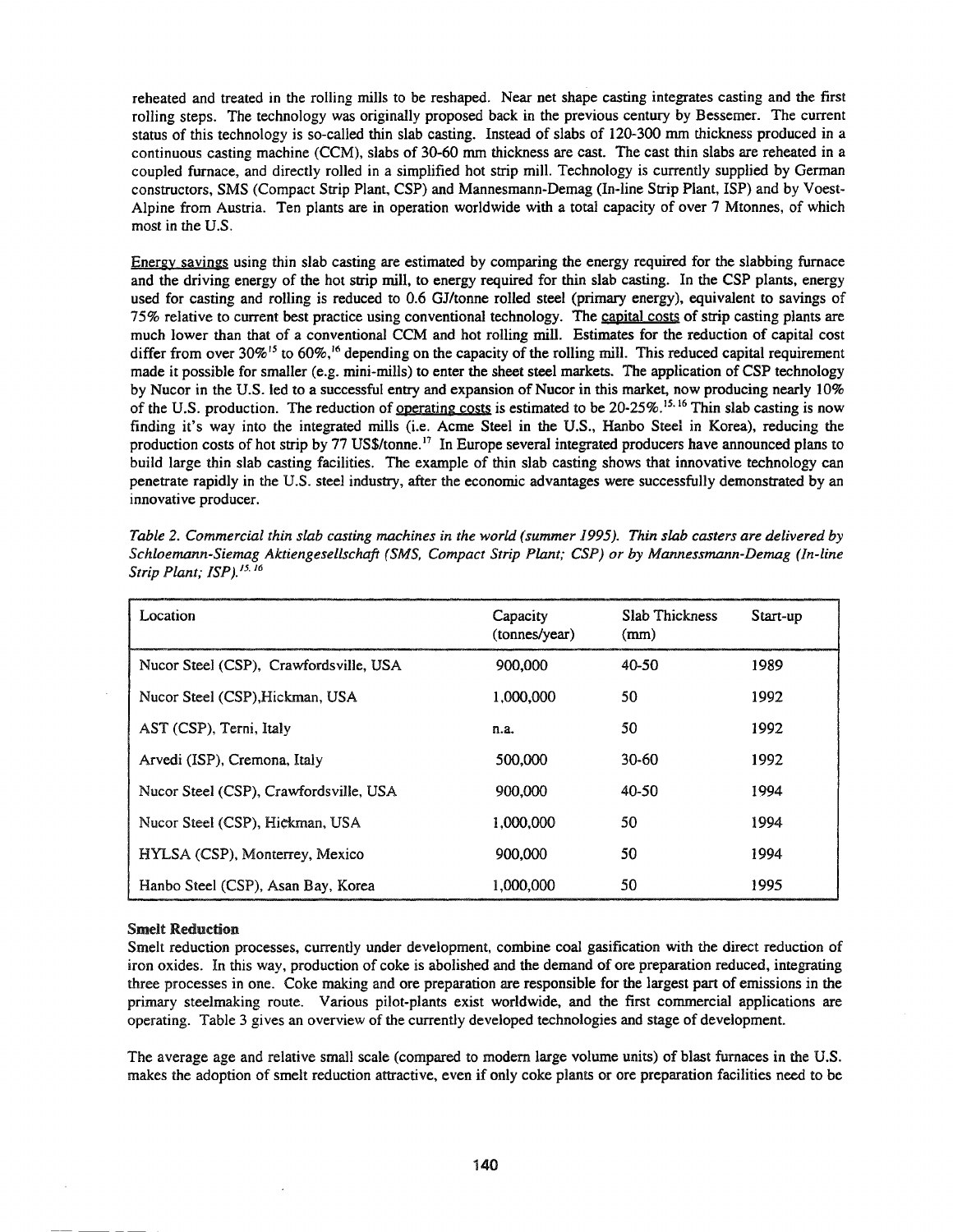replaced. It is difficult for old coke plants to reduce emissions further, without large investments. Tightening environmental legislation for coke making might lead to closure of coke plants and increased imports, also because construction of new coke plants due to environmental legislation in the U.S. seems very unlikely.<sup>18</sup> Under these circumstances the construction of new smelt reduction plants might be attractive. Meijer *et al.* <sup>19</sup> studied six scenarios for revamping existing equipment in the blast furnace route. Depending on the type and investments for the smelt reduction installation, constructing a smelt reduction plant might be cost-effective in the case of building a new coke plant, rebuilding coke batteries or construction of a new blast furnace (for conditions in Germany or The Netherlands). Only relining of an existing blast furnace would be less costly.<sup>19</sup> In case of large volume blast furnaces (capacities over 2 Mtonnes/year) smelt reduction might currently be economically less attractive.

The COREX process is the only commercial smelt reduction process, CCF, DIOS and Hlsmelt are advanced projects. First commercialization of the more advanced smelt reduction processes is expected around the turn of the century.20 The principals of the smelt reduction processes have been proven on large scales, and the construction of large sized demonstration plants is planned for the near future. The principals of all processes are similar, although differences occur, especially in the pre-reduction phase where ores and coal are mixed. CCF, DIOS and HIsmelt use ore fines, abandoning both coke making and ore preparation. DIOS and CCF use oxygen,<sup>19, 23</sup> while the HIsmelt does not need oxygen production but uses hot blast stoves.<sup>20</sup> COREX plants are in operation in South Africa, and at POSCO (two) in South-Korea.<sup>24</sup> An interesting project is currently under construction in South Korea integrating many advanced technologies. Hanbo Steel is constructing a new green field steel plant at Asan Bay. The plant will incorporate two COREX-units, using the flue gases in a direct reduction unit (Midrex) to produce 800,000 tonnes DRI annually. The total iron production capacity will be around 2.3 Million tonnes.<sup>24</sup> The plant incorporates two compact strip plants by SMS with a total annual capacity of 2 Mtonnes. The Asan Bay complex is a very compact integrated steel plant with drastically reduced capital costs, energy consumption and environmental impact, and is a model for future integrated facilities. A similar unit is on order for Saldanha Steel in South Africa (at the Sishen ore port near Cape Town). At Saldanha Steel one COREX C-2OOO unit (capacity of 650,000 tonne hot metal) will be coupled to a Midrex unit producing 800,000 tonnes DR!, using a feed of 100% lump ore for the COREX and 70% lump ore for the Midrex.<sup>24</sup> A Russian smelt reduction process, Romelt, is marketed in the U.S. as a mill dust recycling process but is very energy intensive.

*Table* 3. *Current status of major development programmes ofsmelt reduction processes. /9.20.2/.22.23 Electricity conversion efficiency* is *assumed to be 40%. The SECs should be compared to* 17.8 *GJ/thmfor a modem large* scale blast furnace<sup>12</sup> and an estimated capital costs of 330 US\$/thm for a modern large scale blast furnace (including coke oven and sinter plant), derived from Meijer et al.<sup>19</sup> The 1994 U.S. energy use for ironmaking is *estimated at* 21.7 *GJ/thm. <sup>5</sup>*

| Process      | Developers                                 | <b>Status</b>                                                                 | Estimate<br>$SEC - primary$<br>$(GJ/\text{thm})$ | Estimated<br>Investments<br>(\$/thm capacity)     |
|--------------|--------------------------------------------|-------------------------------------------------------------------------------|--------------------------------------------------|---------------------------------------------------|
| <b>CCF</b>   | Hoogovens (Nether-<br>lands), Ilva (Italy) | Experience at 175,000<br>thm/yr. Pilot-plant<br>planned (350,000<br>thm(yr)   | 15                                               | 150-180                                           |
| <b>COREX</b> | Voest-Alpine (Aus-<br>tria, Germany)       | Commercial operation in<br>South Africa and Korea                             | $17-20$                                          | 210-250<br>(new plant)                            |
| <b>DIOS</b>  | JISF (Japan)                               | Integrated pilot plant is<br>under construction<br>$(180,000 \text{ thm/yr})$ | ?                                                | 750<br>actual costs<br>small scale pilot<br>plant |
| HISmelt/KSG  | CRA (Australia)<br>Klöckner (Germany)      | Pilot plant<br>$(100,000 \text{ thm/yr})$                                     | $16-17$<br>(pilot plant)                         | 2                                                 |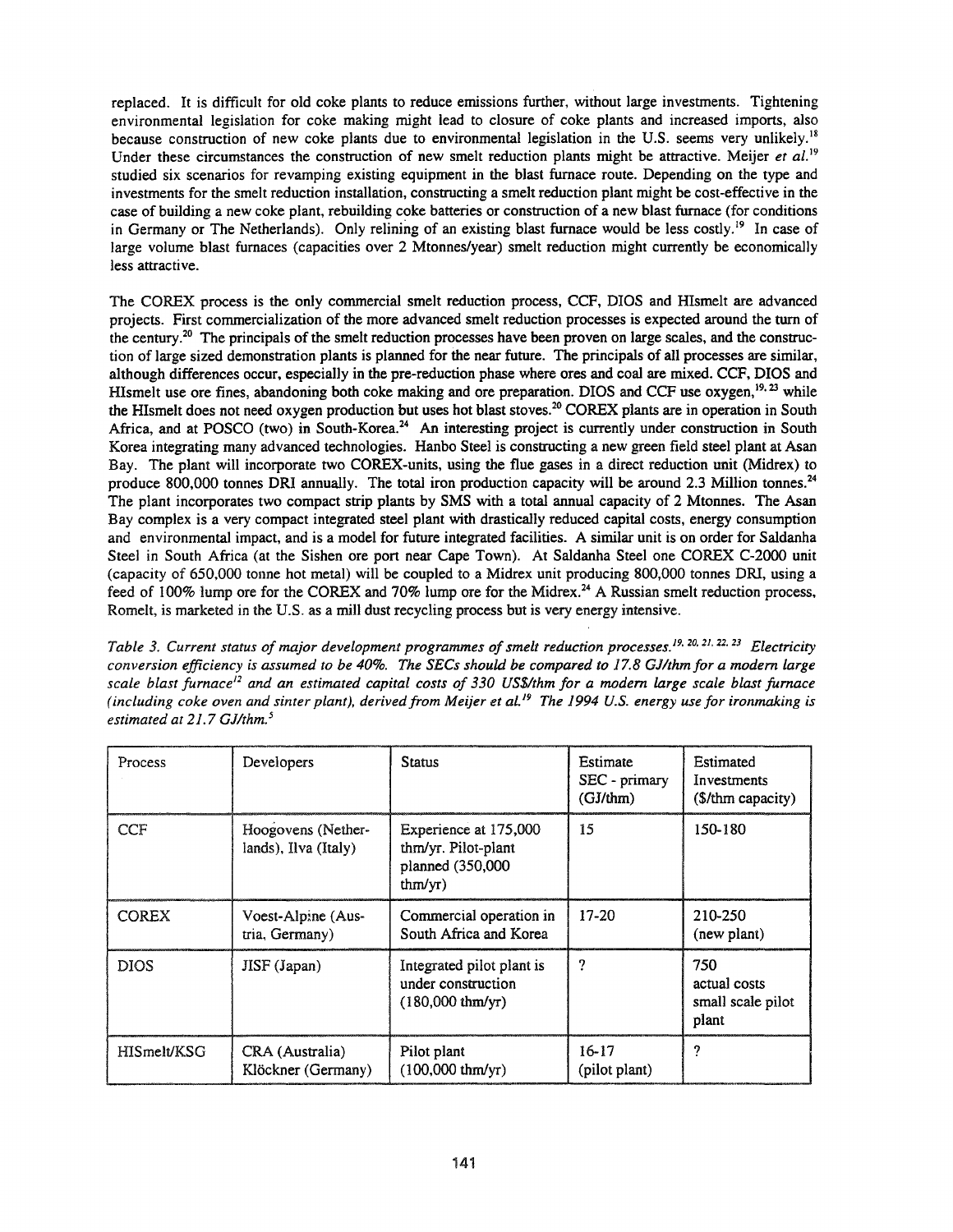In the U.S. the AISI-Project (American Iron and Steel Institute) aimed at the development of a smelt reduction process, and the start-up of a pilot-plant was planned in  $1994/1995$ <sup>25</sup> The AISI-plant was designed to have a higher productivity than the COREX-process, with much smaller reactors, and hence lower capital costs. AISI research has concentrated on the bath melting step. AISI changed the process development towards recycling of zinc-containing mill wastes, and recovering the zinc (50% of zinc consumption is imported in the U.S.) for recycling. A recent patent exchange has given AISI the rights of the cyclone convertor (CCF) developed by Hoogovens, so that both developers possess the full rights on the total process. Hoogovens is pursuing further development, and is searching for risk sharing partners.

Due to the different reaction conditions and the full integration, the theoretical energy demand of smelt reduction is lower than that of a blast furnace.<sup>22</sup> Previous studies estimated the energy consumption to be 20-30% lower than that of the conventional blast furnace route. Smelt reduction plants generally have a higher coal input than current blast furnaces, but export larger quantities of fuel gas. The exported offgas of the COREX-process has a heating value of approximately 7 MJ/Nm<sup>3</sup> (LHV) and is relatively clean (sulphur content of 10-70 ppm).<sup>22</sup> Currently operating plants already show energy consumption levels comparable to the blast furnace routes, *but* at much smaller scales. The first commercial COREX plant operating in South Africa (capacity of 300,000 thm/year) shows an estimated net SEC of 17 GJ/thm.<sup>22, 26</sup> Since the figure is valid for a small first-of-a-kind plant, lower SECs may be expected, to be reached through increased capacities, optimization of the carbon monoxide/ore-interaction, and optimization of fuel gas use. In the near future net fuel use of second generation plants is estimated to be 20.4 GJ/thm with a net electricity production of 2.1 GJ/thm (595 kWh,),<sup>19</sup> equal to a net primary energy consumption of 15.1 GJ/thm (assuming 40% electricity generation efficiency). Smelt reduction replaces coke making, ore preparation and the blast furnace. The second generation smelt reduction technology would reduce energy use in ironmaking by 30% relative to the 1994 situation in the U.S. (blast furnace net consumption is 18.6 GJ/thm, incl. ore preparation, and coke production net consumption is 3.1 GJ/thm (6.93 GJ/tonne coke, 445 kg coke/thm)).<sup>5</sup> In the long term further reductions leading to a net SEC of 11 GJ/thm may be expected. $27$ 

Coke plants need high grade coking or metallurgical coal types, which are more expensive than steam coal. Smelt reduction technology makes it possible to use steam coal, thereby reducing fuel costs. Based on experience with the COREX-process in South Africa suitable coal types are determined by the ratio of volatile compounds to fixed carbon, ash and sulphur contents.<sup>22</sup> Ash content should not exceed 25%, and coals with a sulphur and phosphor content of 0.7-0.9% and up to 0.07% respectively have been used.<sup>26</sup> The U.S. is a net importer of metallurgical coke and coal.<sup>28</sup> Because in the U.S. large fields of suitable coal types can be found, smelt reduction will reduce the need for importing and using expensive metallurgical coal. Capital costs of modern blast furnace-based plants are high. The investments involve coke plants, ore preparation (sintering, pelletization) and the blast furnace. Economies of scale typically result in large scale primary steel plants. Blast furnace plants are estimated to cost approximately 330-350 US\$(1990)/thm annual capacity.<sup>19</sup> The capital required for a commercial sized CCF plant are estimated to be 150-180 US\$/thm annual capacity.<sup>19</sup> The investments required for the COREX-process are estimated to be 210-250 US\$/thm capacity (excluding ore agglomeration plant).<sup>19</sup> Also compared to the costs of rebuilding coke batteries (70 US\$/thm), or replacement of a coke battery (120 US\$/thm) a second generation smelt reduction is attractive. The operating costs of a smelt reduction plant will be significantly lower due to the abandoned processes. The reduction of operation and maintenance costs for the CCF process in Western-European conditions is estimated to be 18 US\$/tonne pig iron.<sup>19</sup>

Smelt reduction has environmental advantages. Various environmentally hazardous compounds (e.g. sulphur compounds, poly aromatic hydrocarbons, ammonia) are released in cokemaking, making extensive gas clean-up at the coke plant necessary. Coke making and ore preparation also release large amounts of dust. Inherent to the smelt reduction processing route is the absence of the formation of most of the problematic compounds in coke making, while the fuel gas produced has much lower sulphur content than coke gas. In smelt reduction, hydrocarbons are not condensed,<sup>22</sup> but combusted at the high reactor temperatures. Integration, abandoning coke quenching, and reduced ore handling will reduce the dust emissions. The HIsmelt pilot plant showed relatively low dust rates, and the dust can be recirculated into the process.<sup>20</sup> Another possibility, demonstrated with the CCF, is the use of zinc-containing wastes (dust from secondary steelmaking and blast furnace sludge), as most of the zinc is captured in the gas clean-up, leaving clean iron.<sup>19</sup>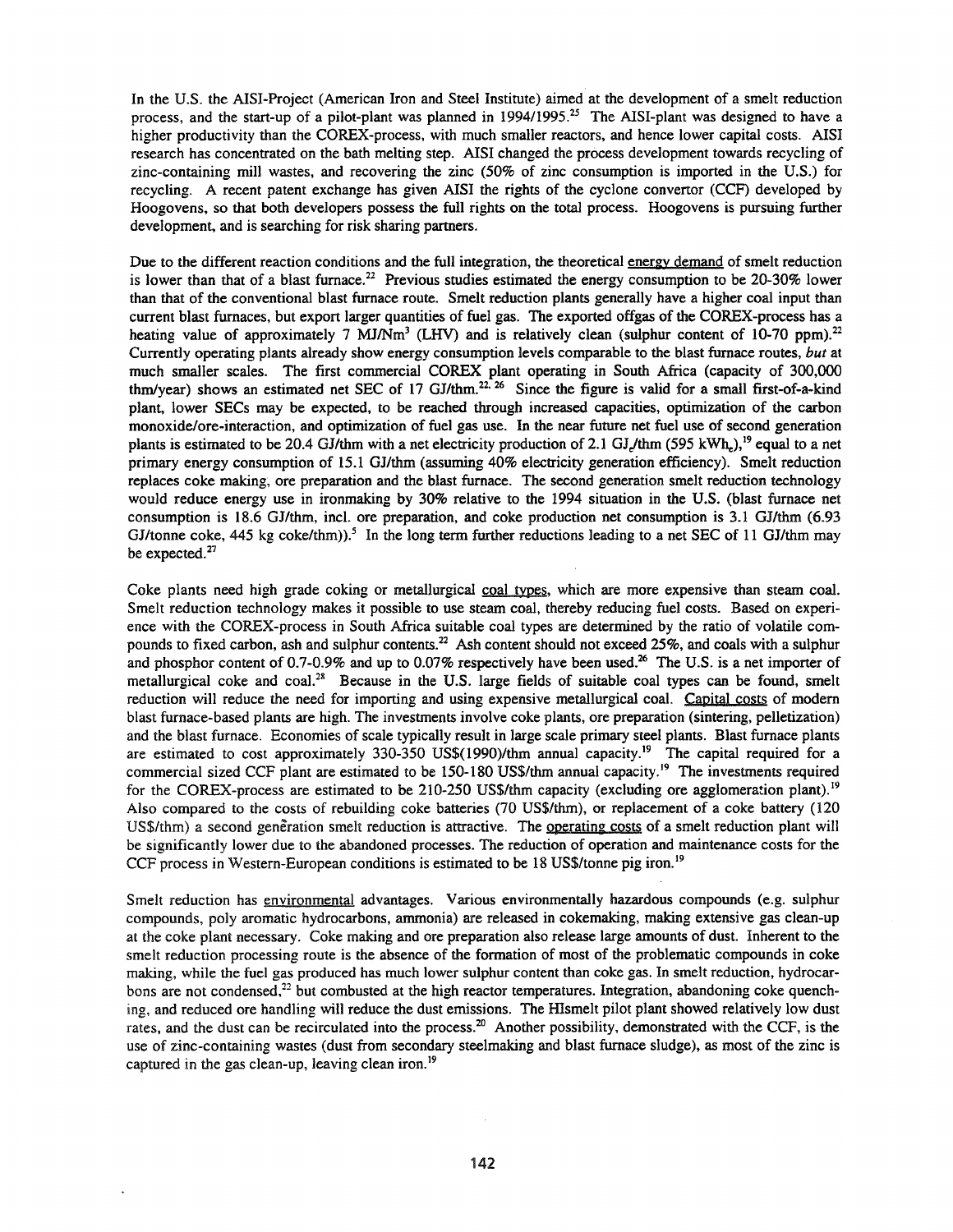### IMPACTS AND OPTIONS FOR THE U.S. INDUSTRY

In the future the industry will continue to face competitive pressures, stressing the need for strategic technology development, as is recognized by the industry.<sup>29</sup> Technology development should take into account both economic and strategic issues, as well as environmental issues. Policy initiatives by DOE ("Industries of the Future") and EPA ("Common Sense Initiative") stress the need for synergetic technology developments. The discussed technologies, i.e. strip casting and smelt reduction, fit in a strategic technological development path with regard to competitive and environmental issues. We will focus on the integrated producers, that are faced with the largest challenges. With respect to *competitiveness* there will be a drive to increase productivity and flexibility. Future steel plants might be smaller, dedicated to certain products, and more flexible. Domestic competition of mini-mills will grow because of strip casting, and the increased use of high quality iron inputs as DRI and iron carbide. Also, increased international competition will put pressure on national and international markets, because of the end of "voluntary import restraints" and increased global trade under WTO (and NAFTA). Where mini-mills have low costs and are competitive, integrated mill products might be especially sensitive to international market changes. Therefore, further cost reductions are needed in integrated steelmaking to compete in future markets. Despite strong improvements, energy efficiency of integrated steelmaking is still low in comparison to other OECD countries, leading to higher energy costs (despite lower energy prices). Capital costs of integrated plants are high compared to mini-mills, stressing the need for low cost production equipment. Also, excess electricity production in smelt reduction makes it possible to reduce the amount of purchased electricity or sell electricity to the grid, which is important in light of the restructuring U.S. power market.

With respect to *environmental* issues the steel industry will be faced with increased demands to reduce the environmental impact. Using conventional technologies this might lead to increased environmental compliance costs. Integrated producers in most industrialized countries are facing similar emission limits <sup>30</sup> and future developments. Major issues are hazardous emissions, from e.g. coke making, ore preparation, and hazardous wastes from e.g. scrap processing. Coke production facilities in the U.S. are generally old, and improving performance may not be cost effective. Future environmental legislation will increase the pressure on coke making facilities, or might lead to increased coke imports, increasing dependence and (possibly) costs, as well as increasing emissions in the producing countries, e.g. China. On the short term increased coal injection rates will reduce the demand for coke, but this is (still) limited to a practical limit of 200 kg/thm for many blast furnaces. Mill dusts (containing various heavy metals) are also recognized as a major problem, and the industry is faced with developing technologies to recover and recycle the materials.

New smelt reduction technology is able to deal with these challenges in a strategic way. Capital cost of smelt reduction technologies are lower than today's technology. Traditionally, capital costs of coke making and the hot strip mill determined the large size of integrated steel plants. The new technologies abandon some processes or dramatically reduce the capital cost by integrating various processes. This enables the design and construction of smaller, more flexible integrated steel plants. Productivity of small plants will be higher due to lower capital costs, lower maintenance costs, as well as lower energy costs. Also, dependence on imported coking coal will be reduced. Smelt reduction makes it possible to abandon coke production and ore preparation, hence abandoning the most important environmental hazardous process stages, reducing the environmental risks of integrated steelmaking. The new technology will reduce the material losses, and makes it possible to recycle iron containing wastes, e.g. mill dusts and sludges, and recover both iron and other metals. Hence, the new technologies will "leap-frog" the current environmental and economic problems faced by the industry. Development and implementation of these new technologies will put the U.S. iron and steel industry ahead of new environmental standards and reduce capital needs for end-of-pipe technology (which can be very expensive, e.g. dry coke quenching).

Barriers to be overcome are the reduced R&D expenditure of the U.S. steel firms, a conservative investment climate at 'big steel', as well as the relative high costs of capital. Over the past 20 years U.S. steel industry's research budgets have been decreasing, and are generally not more than  $0.5\%$  of sales.<sup>31</sup> The budgets are much lower than that of major European, Japanese or Canadian steel companies, that spend 1% of sales or more on R&D.<sup>31</sup> The EAF producers have only very limited R&D budgets, and depend more on technology suppliers. The small R&D capabilities of the U.S. steel industry stress the need of national and international cooperation in this field, like the European and Japanese industries do. The U.S. industry also seems to prefer short term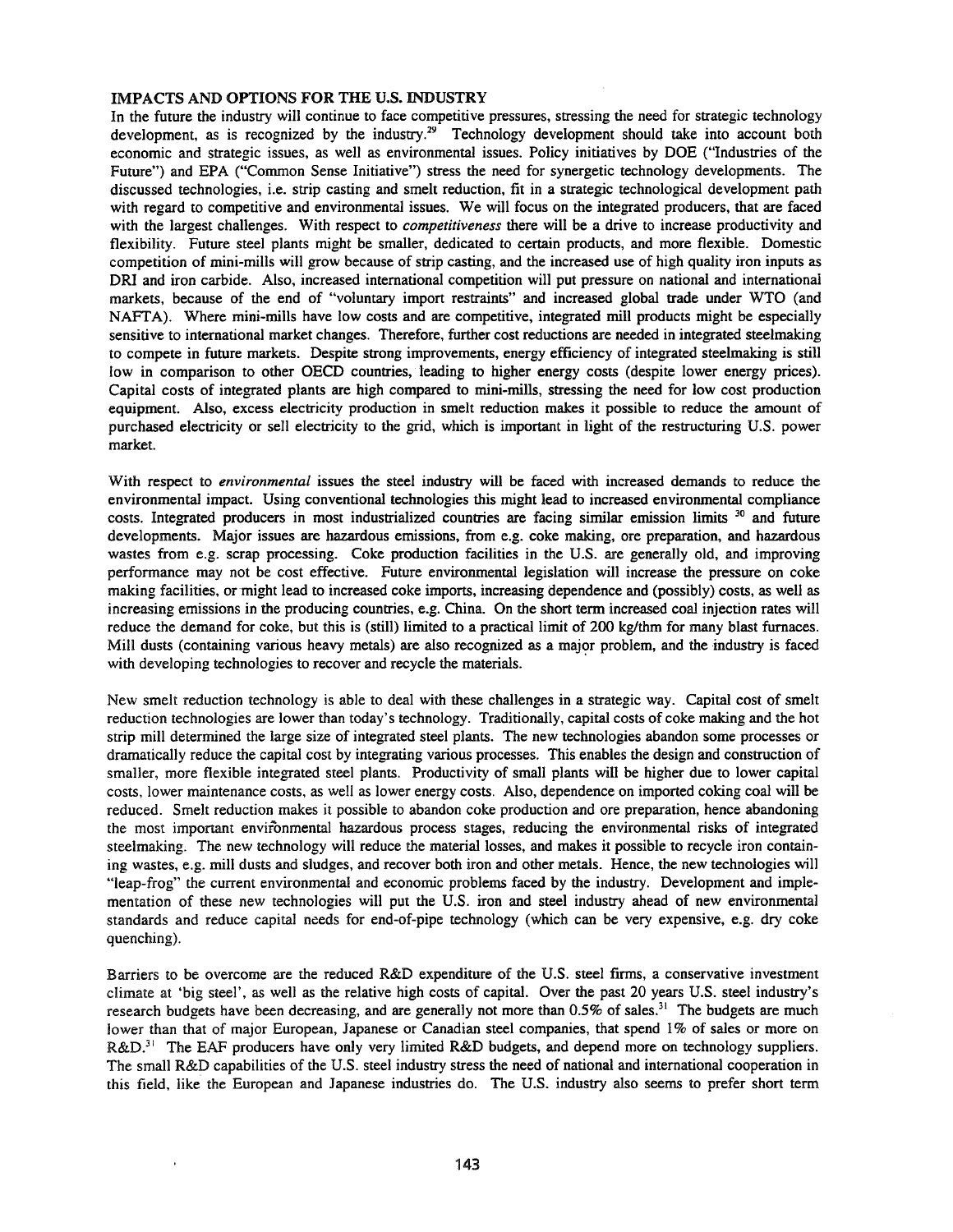investments<sup>31</sup> over more strategic technology developments. The major step in the U.S. steel industry of the past decade is the introduction of thin slab casting by the mini mills to compete "big steel" in a very important market segment. Earlier thin slab casting projects by integrated producers were all canceled in early stages. Currently, all major R&D activities are taking place outside the U.S., despite the interests of the U.S. industry. Capital is expensive in all countries, but it seems that U.S. firms use high "hurdle rates" for investments, also because of low energy prices. Capital rationing is often used as an allocation means for investments within firms, leading to even higher hurdle rates, especially for small projects, that are much higher than the cost of capital on the market.<sup>32</sup> Current growth in the steel market might generate more capital, that can be used strategically to increase competitiveness in the medium to long term.

# CONCLUSIONS AND RECOMMENDATIONS

Between 1980 and 1991 energy intensity of the U.S. steel industry has declined by 17%, of which II %-points are due to efficiency improvements. Considerable potential for energy efficiency improvement can be realized by applying currently 'best available technology'. For the U.S. the technical potential is estimated to be 43±8%, taking the current industrial structure (mix of raw materials used and products produced) into account and the best available technology. The economically profitable potential is estimated to be roughly 10-15%-points lower. The potential for energy efficiency improvement in the U.S. is higher than that in other OECD countries, despite the improvements since 1980. Advanced technologies, such as smelt reduction and near net shape casting, present major opportunities for further reduction in energy consumption at potentially lower costs, as well as environmental benefits. New technologies will "leap-frog" the current environmental and economic problems faced by the industry. Development and implementation of these new technologies will put the U.S. iron and steel industry ahead of new environmental standards and reduce capital needs for end-of-pipe technology. Energy savings for ironmaking are estimated at 30%, while the total energy savings using 'best practice' and new technologies in the total industry are higher. Barriers to be overcome are the reduced R&D expenditure of the U.S. steel firms, a conservative investment climate at 'big steel', as well as the relative high costs of capital. Over the past 20 years U.S. steel industry's research budgets have been decreasing, and are generally not more than 0.5% of sales. The budgets are much lower than that of major European, Japanese or Canadian steel companies, that spend I% of sales or more on R&D. Technology development by the iron and steel industry should emphasize the major new technologies, also in light of future environmental standards. The industry can take a pro-active position. However, this would need a stronger emphasis on cooperation, increased R&D funds, as well as cooperation with the government (DOE, EPA). Policymakers could press the development of these new technologies, by internalizing environmental and energy efficiency criteria in economic and technology development policies.

Acknowledgements. The authors wish to thank Friends of the Earth, Washington DC, for funding part of the presented research.

#### REFERENCES

- 1. "Steel Statistical Yearbook 1995", International Iron and Steel Institute, Brussels, Belgium, 1996.
- 2. "Steel Statistical Yearbook 1992", International Iron and Steel Institute, Brussels, Belgium, 1992.
- 3. Worrell, E., L. Price, N. Martin, J. FarIa, and R. Schaeffer, "Energy Intensity in the Iron and Steel Industry: A Comparison of Physical and Economic Indicators", *Energy Policy* (forthcoming, 1997)
- 4. "Statistics on Energy in the Steel Industry (1990 Update)", International Iron and Steel Institute, Brussels, Belgium, 1990.
- 5. Margolis, N., "Energy and Environmental Profile of the U.S. Iron and Steel Industry", Department of Energy, Office of Industrial Technologies, Washington D.C., July 1996.
- 6. "Statistics on Energy in the Steel Industry, 1996 Update", International Iron and Steel Institute, Brussels, Belgium, 1996.
- 7. Boyd, G.A., S.H. Karlson, M. Niefer, and M. Ross, "Energy Intensity Improvements in Steel Minimills", *Contemporary Policy Issues* 3 11 pp.88-99 (1993).
- 8. Bock, M., G.A. Boyd, S.H. Karlson, and M. Ross, "Best Practice Electricity Use in Steel Minimills", *Iron and Steelmaker* 521 pp.63-66 (1994).
- 9. Energy and the Steel Industry, International Iron and Steel Institute, Brussels, Belgium, 1982.